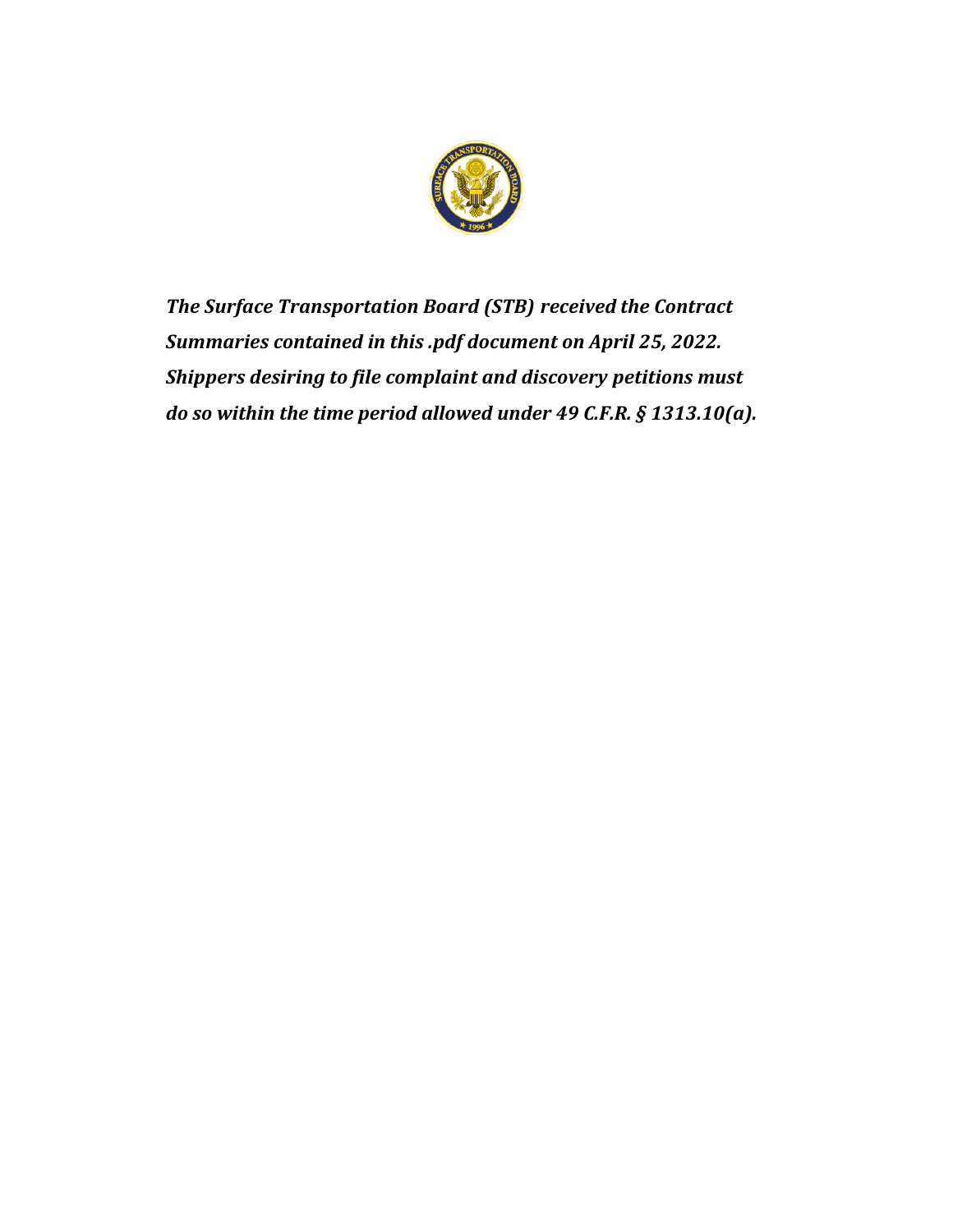

STB-UPOTMQ 167556-C

# **UNION PACIFIC RAILROAD COMPANY**

# **AMENDED CONTRACT SUMMARY**

**Issued:**  April 22, 2022

**Effective:** July 1, 2021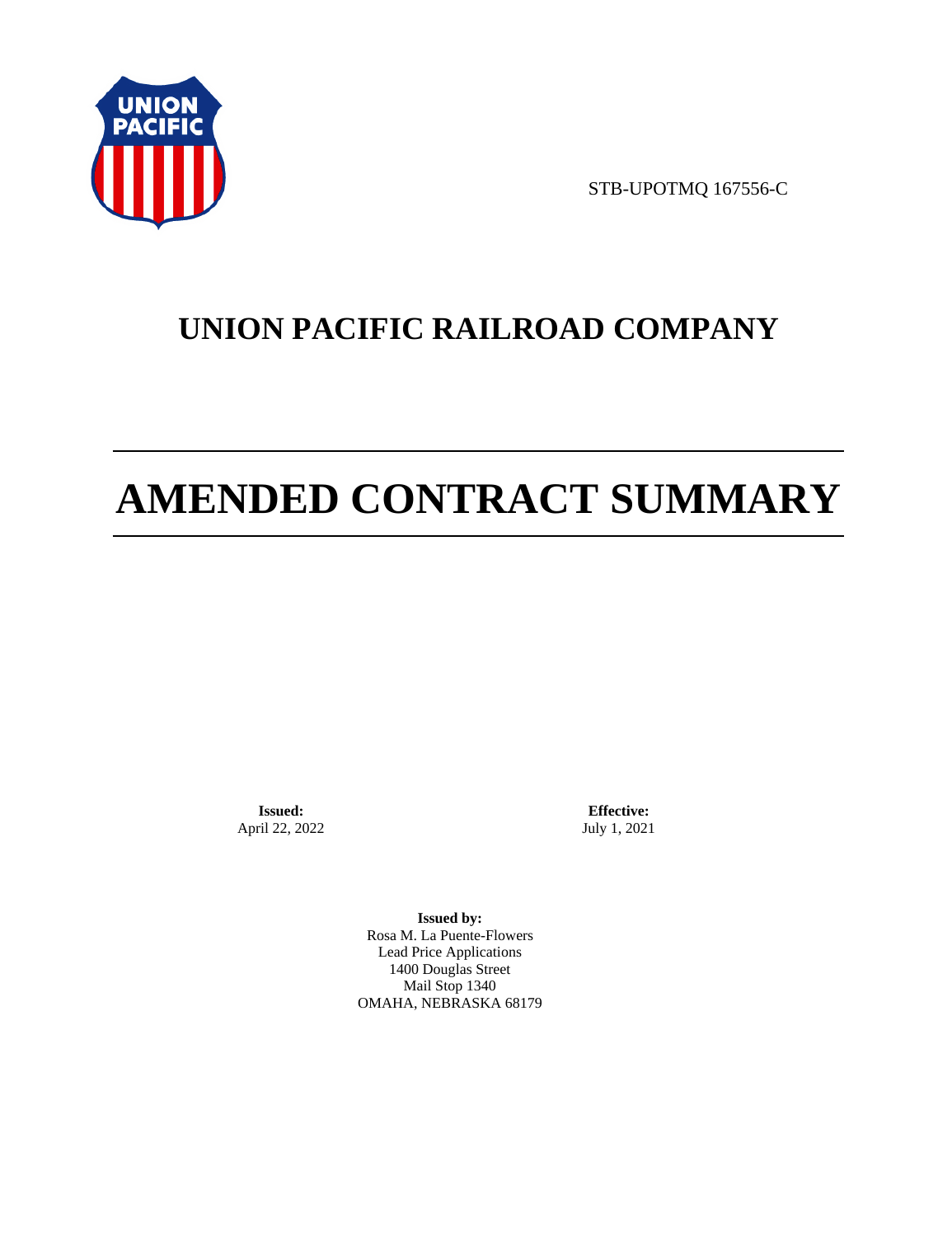UNION PACIFIC RAILROAD COMPANY 1400 Douglas St. Omaha, NE 68179

#### **COMMODITY:**

Wheat Exc.Buckwheat See 01139 **ADDITION** 

#### **SHIPPER:**

THE ANDERSONS INC

# **ORIGIN(S):**

 CHICAGO, IL **ADDITION**  REXFORD, KS **ADDITION** 

#### **DESTINATION(S):**

 GERLACH, NV **ADDITION**  VANCOUVER, WA **ADDITION**  GALENA PARK, TX **ADDITION** 

#### **PORT(S):**

Not Applicable

#### **DURATION:**

 Effective Date: July 1, 2021 Amendment Effective Date: July 1, 2021 **ADDITION**  Expiration Date: June 30, 2022 **EXTENSION** 

#### **RAIL CAR DATA:**

No cars dedicated to service under this Contract. Cars are provided on a common carrier basis only.

#### **RATES & CHARGES:**

Subject to increases.

#### **VOLUME:**

Single Car Shipments **ADDITION** 

# **SPECIAL FEATURES:**

Special Switching Provision

# **SPECIAL NOTICE:**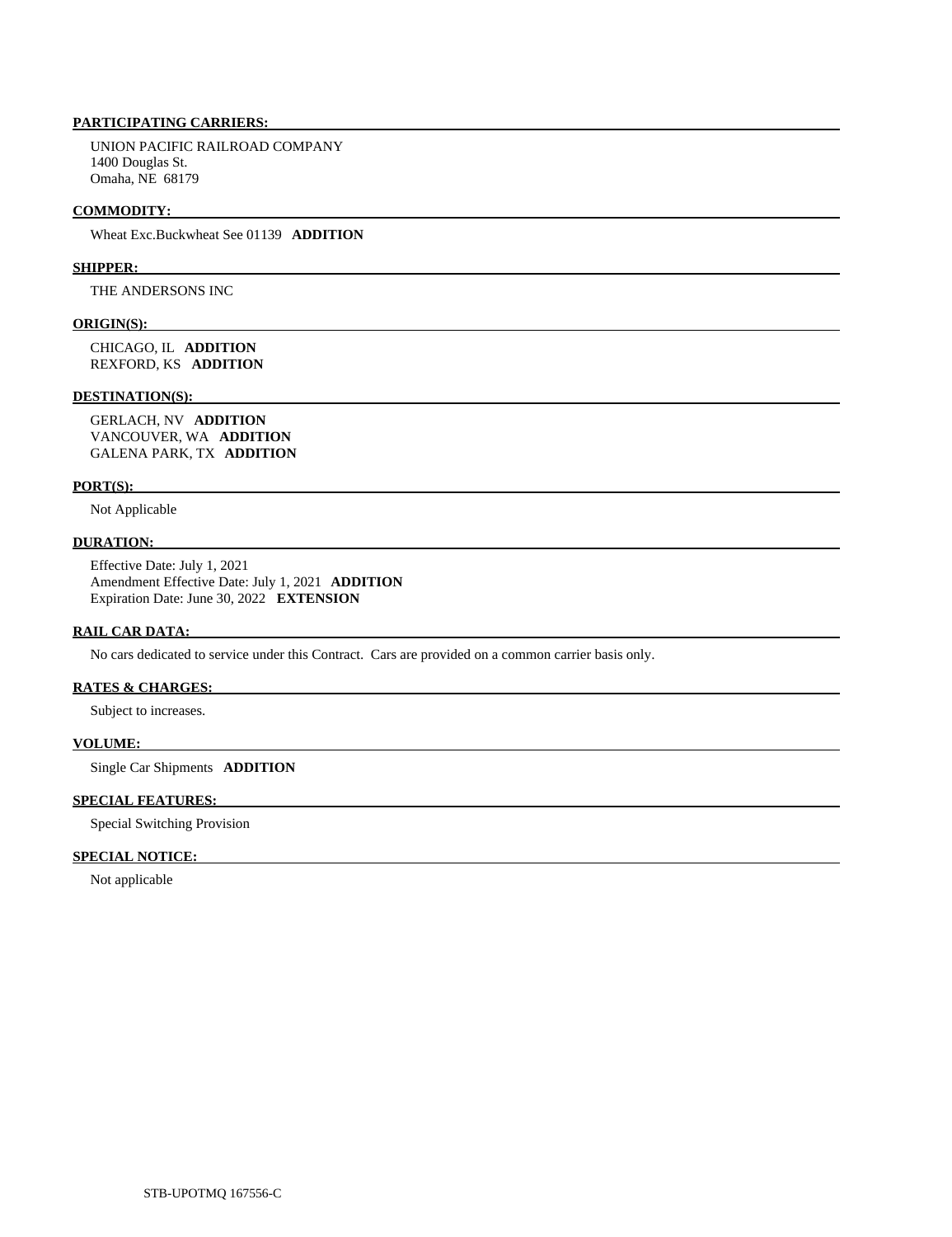

STB-UPOTMQ 168010-H

# **UNION PACIFIC RAILROAD COMPANY**

# **AMENDED CONTRACT SUMMARY**

**Issued:**  April 19, 2022

**Effective:** January 1, 2022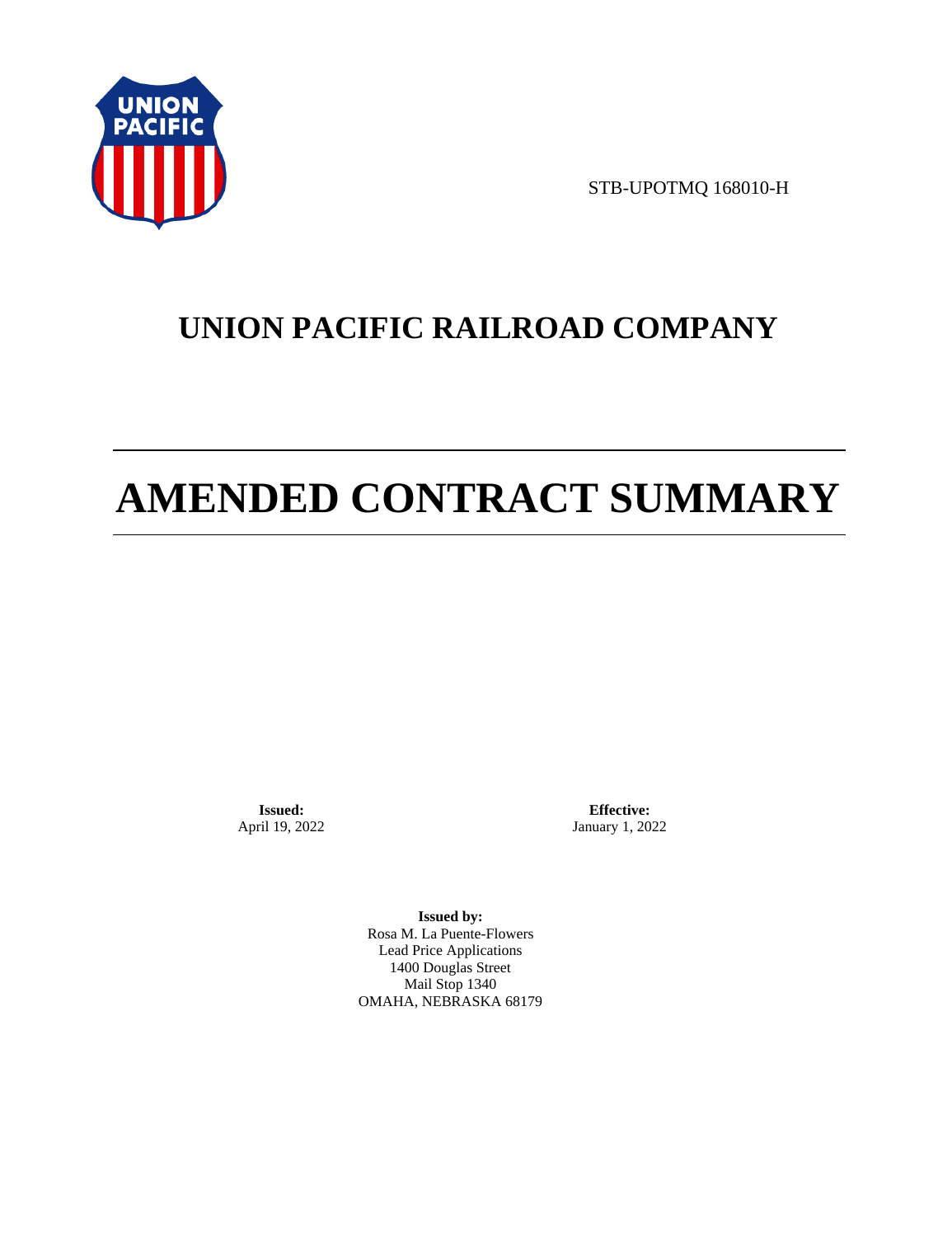UNION PACIFIC RAILROAD COMPANY 1400 Douglas St. Omaha, NE 68179

#### **COMMODITY:**

Wheat Exc.Buckwheat See 01139

#### **SHIPPER:**

FARMERS COOP EQUITY CO

#### **ORIGIN(S):**

 NASHVILLE, KS SAWYER, KS ZENDA, KS ISABEL, KS

# **DESTINATION(S):**

 KANSAS CITY, MO LOS ANGELES, CA

#### **PORT(S):**

Not Applicable

## **DURATION:**

 Effective Date: January 1, 2022 Amendment Effective Date: January 1, 2022 **ADDITION**  Expiration Date: December 31, 2022 **EXTENSION** 

#### **RAIL CAR DATA:**

No cars dedicated to service under this Contract. Cars are provided on a common carrier basis only.

## **RATES & CHARGES:**

Subject to increases.

#### **VOLUME:**

Single Car Shipments

# **SPECIAL FEATURES:**

Special Switching Provision

# **SPECIAL NOTICE:**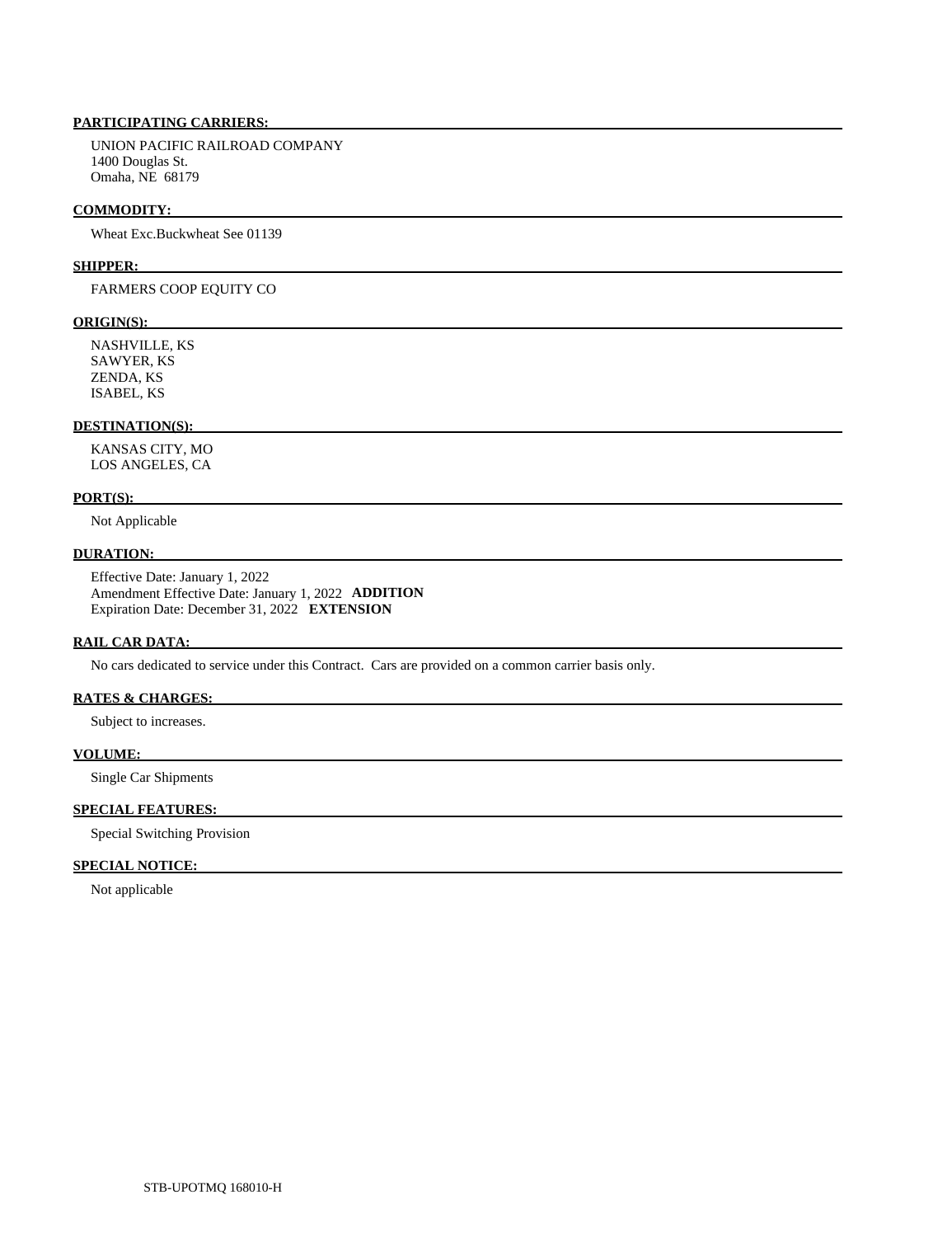

STB-UPOTMQ 168019-I

# **UNION PACIFIC RAILROAD COMPANY**

# **AMENDED CONTRACT SUMMARY**

**Issued:**  April 20, 2022

**Effective:** January 1, 2022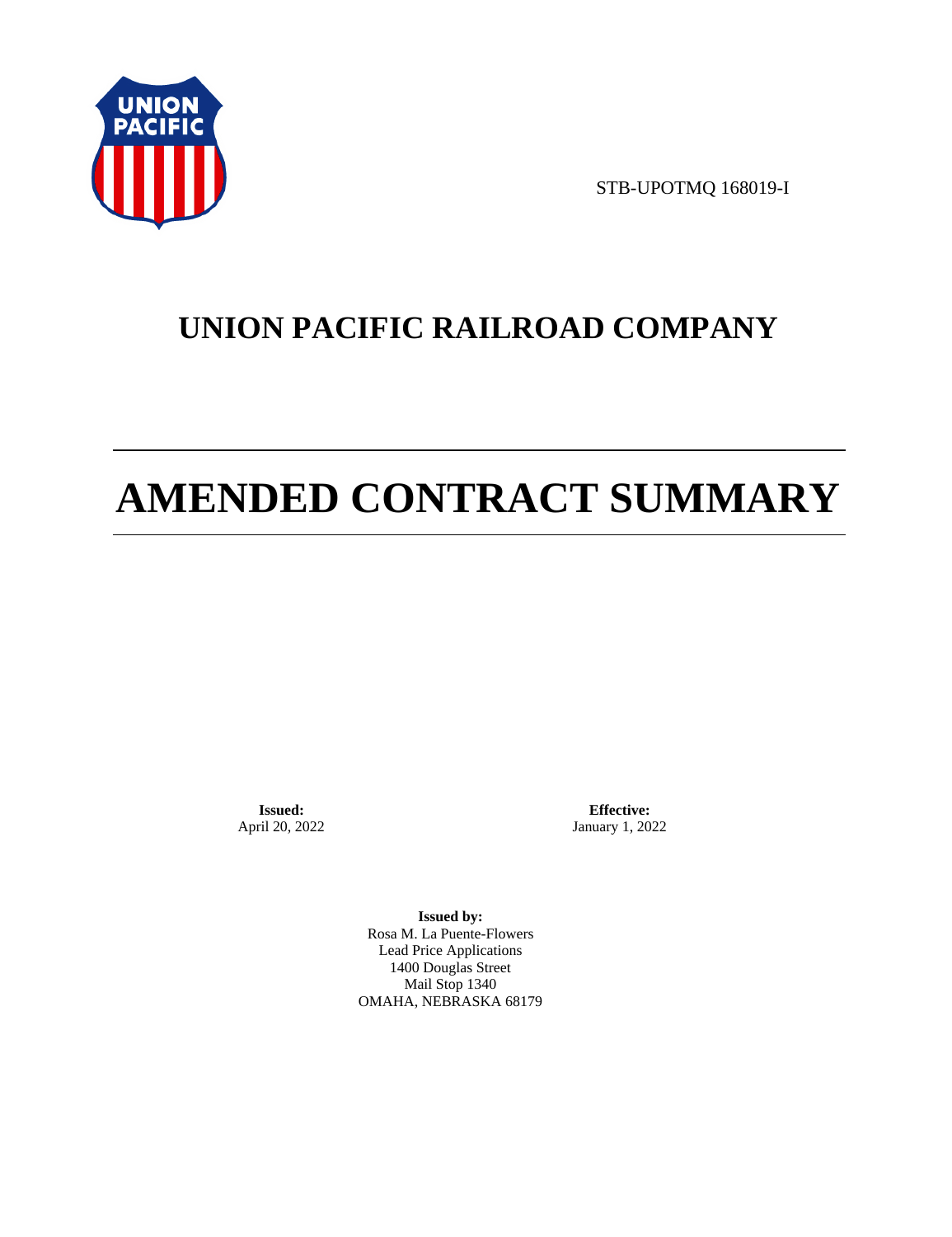AT & L RAILROAD CO INC **ADDITION**  P.O. Box 29 Watonga, OK 73772

 UNION PACIFIC RAILROAD COMPANY 1400 Douglas St. Omaha, NE 68179

#### **COMMODITY:**

 Corn Exc.Popcorn See 01152 **ADDITION**  Wheat Exc.Buckwheat See 01139 **ADDITION** 

#### **SHIPPER:**

THE ANDERSONS INC **ADDITION** 

#### **ORIGIN(S):**

 IDAHO FALLS, ID **ADDITION**  MILAN, MN **ADDITION**  WICHITA, KS **ADDITION**  ST ANNE, IL **ADDITION**  WATONGA, OK **ADDITION**  GRAND ISLAND, NE **ADDITION**  LINCOLN, NE **ADDITION**  SIOUX CITY, IA **ADDITION**  BROWNTON, MN **ADDITION** 

#### **DESTINATION(S):**

 EL PASO, TX **ADDITION**  LYNNDYL, UT **ADDITION**  KANSAS CITY, MO **ADDITION**  BRYAN, TX **ADDITION**  EAGLE PASS, TX **ADDITION**  LAREDO, TX **ADDITION**  SHREVEPORT, LA **ADDITION**  CLINTON, OK **ADDITION**  NACOGDOCHES, TX **ADDITION**  WUNOTOO, NV **ADDITION** 

#### **PORT(S):**

Not Applicable

#### **DURATION:**

 Effective Date: January 1, 2022 Amendment Effective Date: January 1, 2022 **ADDITION**  Expiration Date: December 31, 2022 **EXTENSION** 

#### **RAIL CAR DATA:**

No cars dedicated to service under this Contract. Cars are provided on a common carrier basis only.

#### **RATES & CHARGES:**

Not applicable

## **VOLUME:**

 Minimum shipment of 107 carloads. **ADDITION**  Multiple Car Shipments **ADDITION**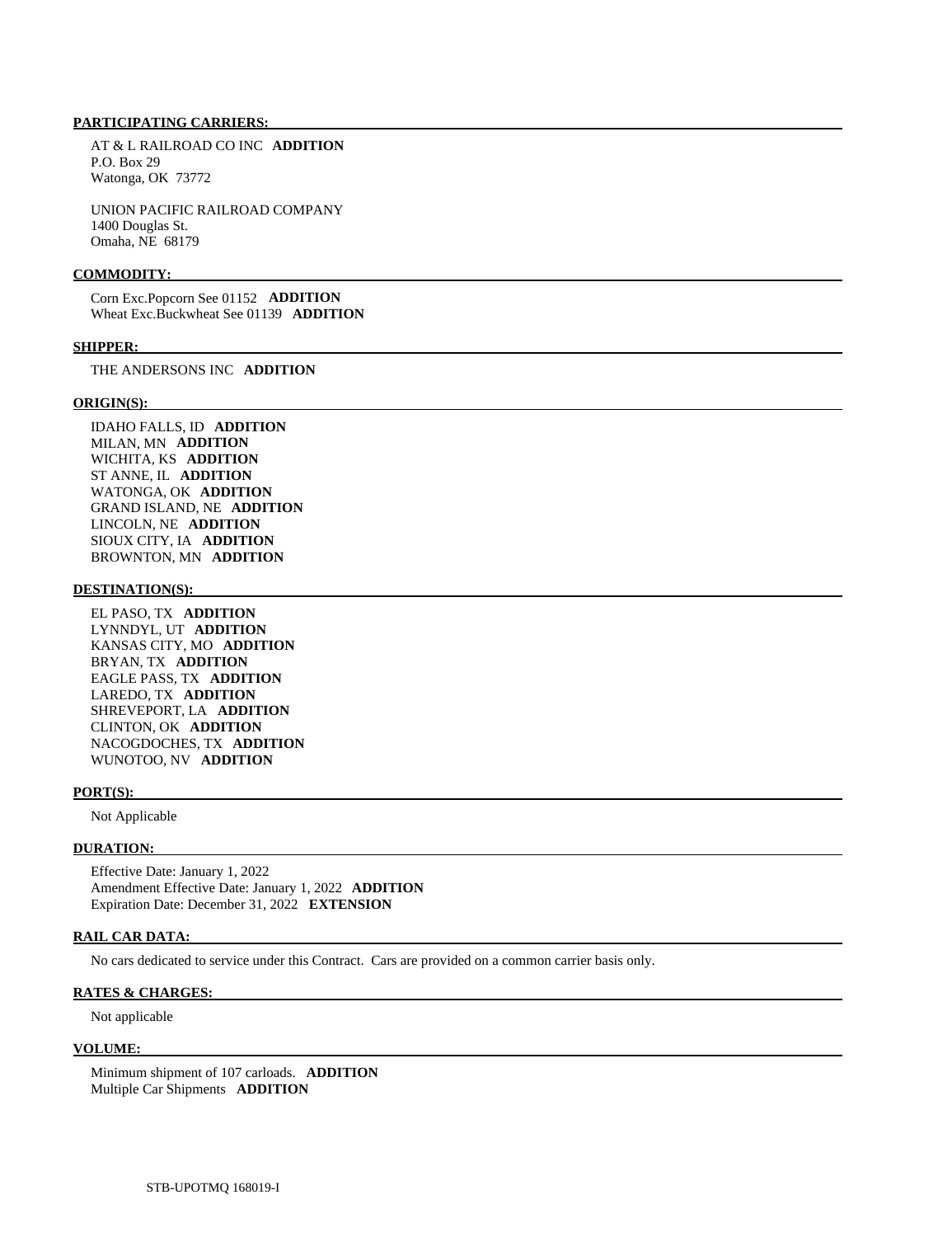# **SPECIAL FEATURES:**

 Special Switching Provision Not Applicable. This change pertained only to confidential data. (Switching)

# **SPECIAL NOTICE:**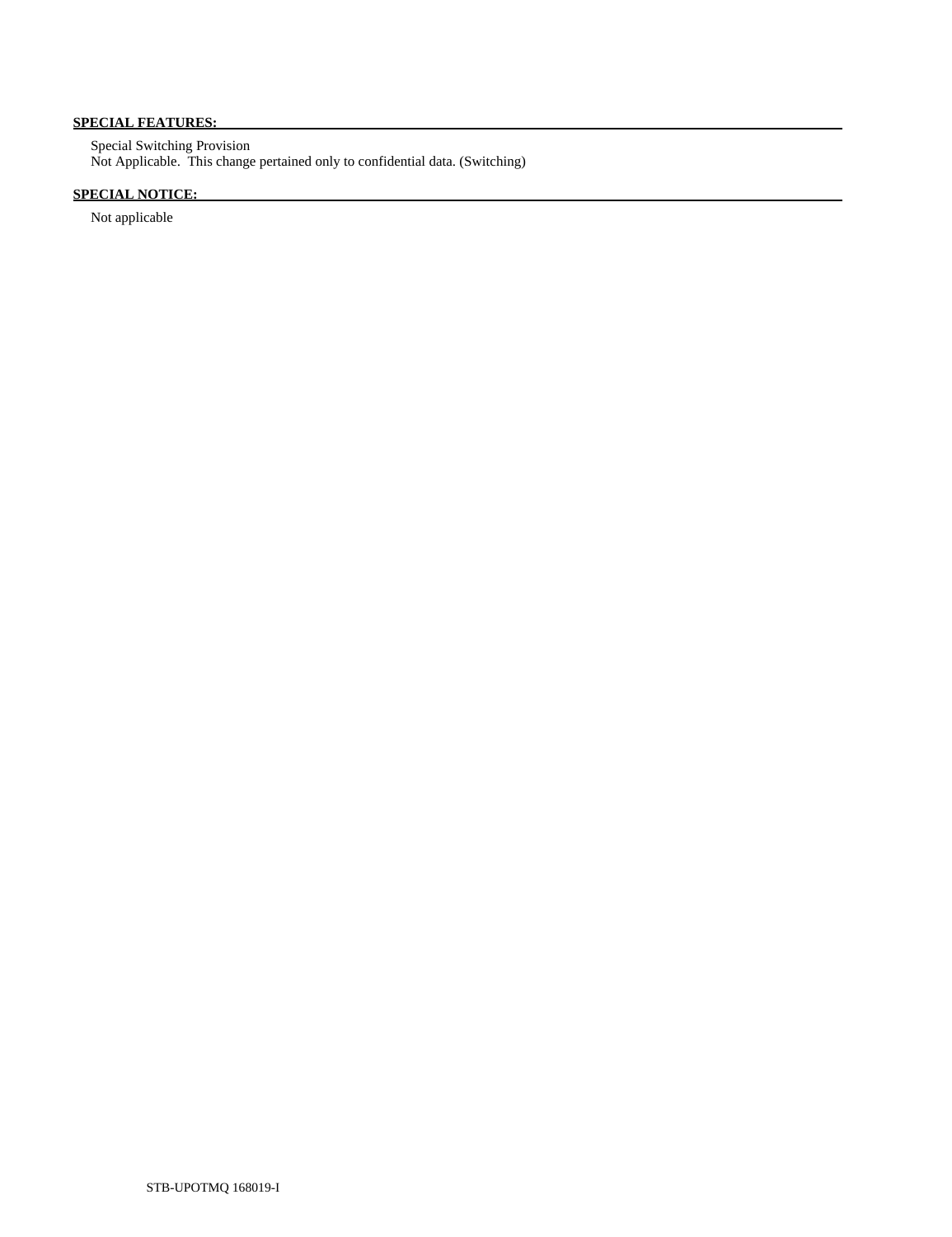

STB-UPOTMQ 168055-I

# **UNION PACIFIC RAILROAD COMPANY**

# **AMENDED CONTRACT SUMMARY**

**Issued:**  April 22, 2022

**Effective:** January 1, 2022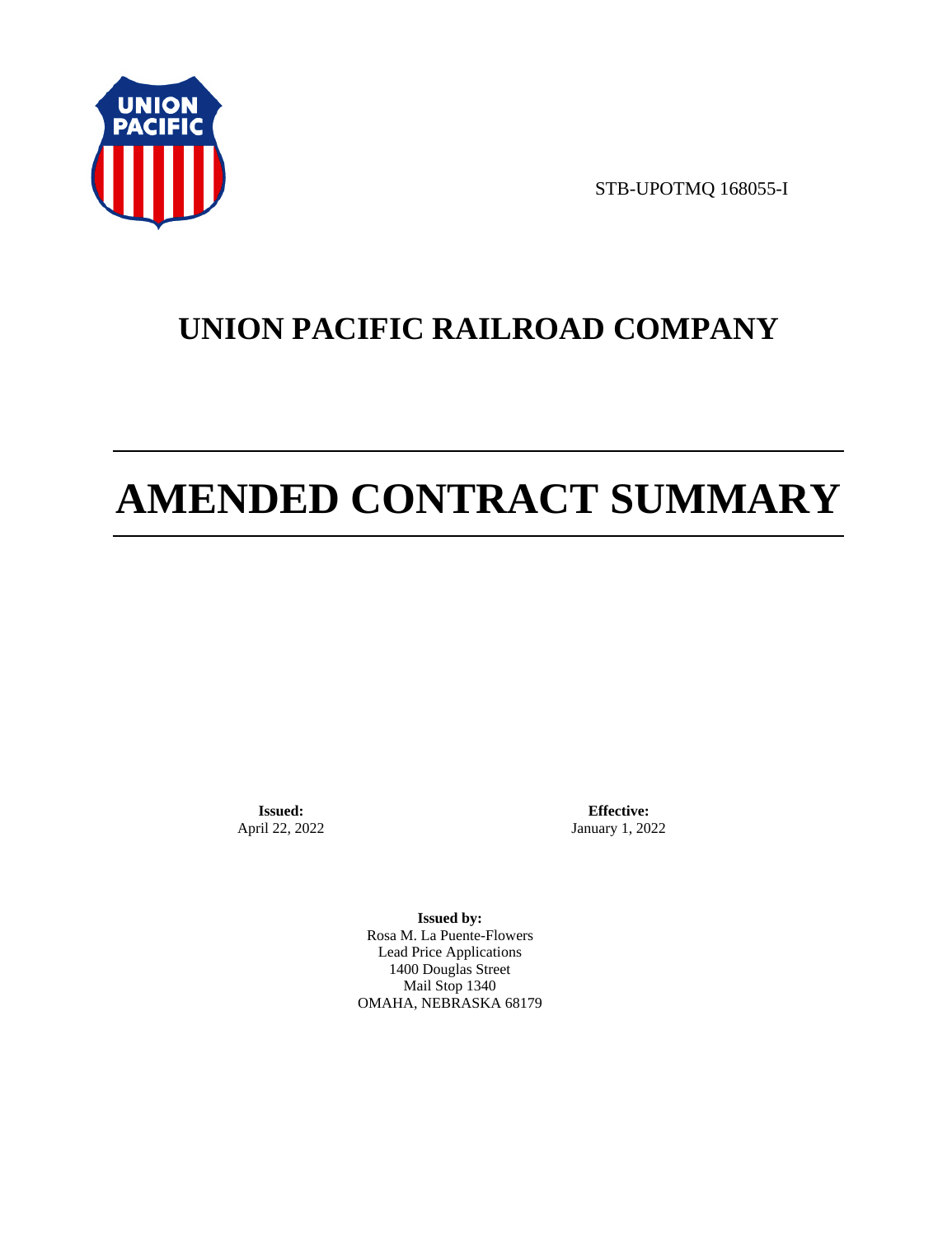UNION PACIFIC RAILROAD COMPANY 1400 Douglas St. Omaha, NE 68179

#### **COMMODITY:**

 Corn Exc.Popcorn See 01152 **ADDITION**  Wheat Exc.Buckwheat See 01139 **ADDITION** 

#### **SHIPPER:**

THE SCOULAR COMPANY **ADDITION** 

#### **ORIGIN(S):**

 SALINA, KS **ADDITION**  PRATT, KS **ADDITION**  GOODLAND, KS **ADDITION**  LINCOLN, KS **ADDITION**  STRATFORD, TX **ADDITION**  SEDAN, NE **ADDITION**  DOWNS, KS **ADDITION** 

#### **DESTINATION(S):**

 CHICAGO, IL **ADDITION**  GOSHEN JCT, CA **ADDITION**  FAMOSO, CA **ADDITION**  OGDEN, UT **ADDITION**  KANSAS CITY, MO **ADDITION**  DENVER, CO **ADDITION**  SHERMAN, TX **ADDITION**  MINNEAPOLIS, MN **ADDITION**  BRAWLEY, CA **ADDITION**  CITY OF COMMERCE, CA **ADDITION**  COLTON, CA **ADDITION**  LOS ANGELES, CA **ADDITION**  OAKLAND, CA **ADDITION**  STOCKTON, CA **ADDITION**  VERDEMONT, CA **ADDITION**  PRATT, KS **ADDITION**  NEW BRAUNFELS, TX **ADDITION**  DOWNEY, CA **ADDITION** 

#### **PORT(S):**

Not Applicable

#### **DURATION:**

 Effective Date: January 1, 2022 Amendment Effective Date: January 1, 2022 **ADDITION**  Expiration Date: December 31, 2022 **EXTENSION** 

#### **RAIL CAR DATA:**

No cars dedicated to service under this Contract. Cars are provided on a common carrier basis only.

# **RATES & CHARGES:**

Not applicable

#### **VOLUME:**

Minimum shipment of 107 carloads. **ADDITION**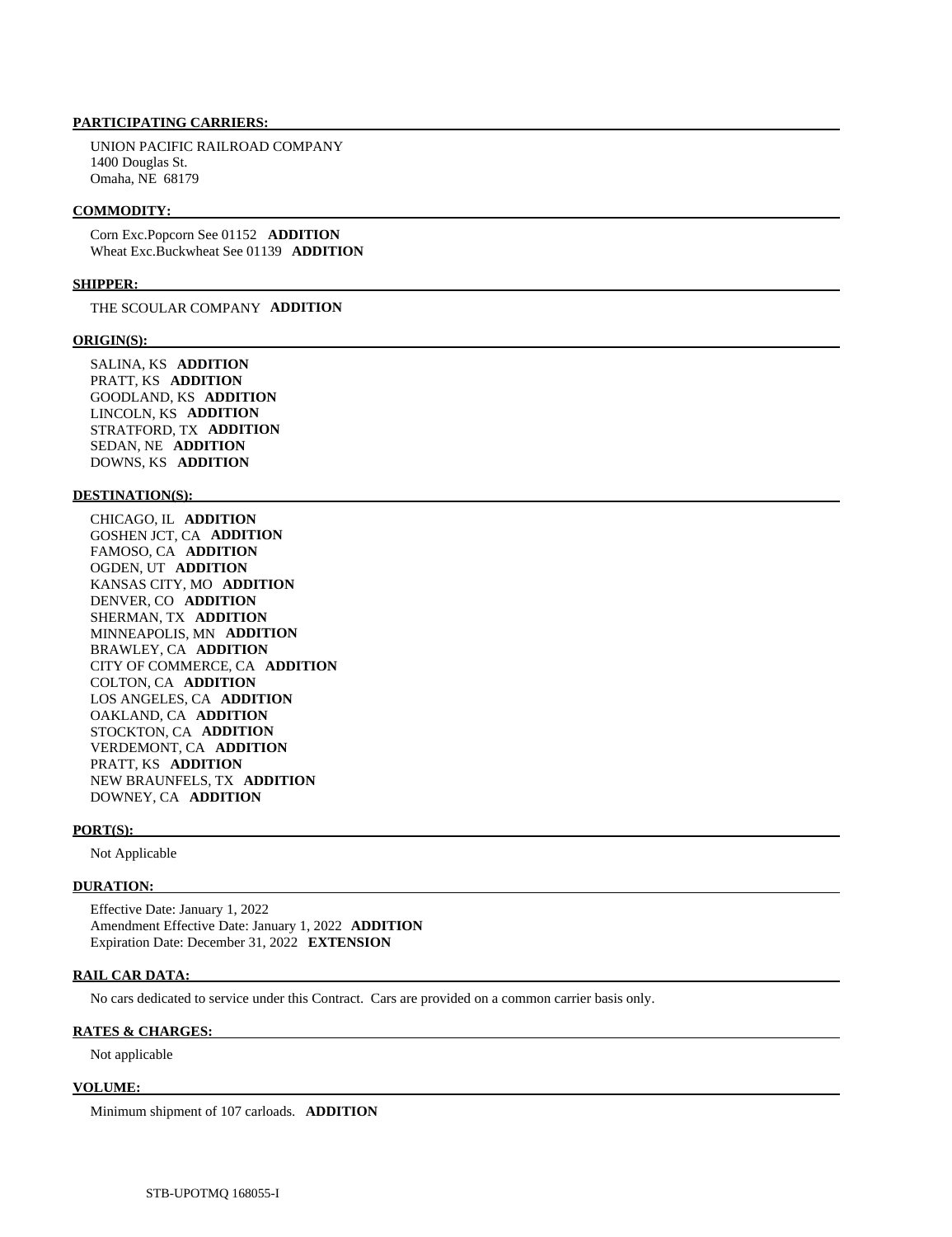# **SPECIAL FEATURES:**

 Special Switching Provision Not Applicable. This change pertained only to confidential data. (Switching)

# **SPECIAL NOTICE:**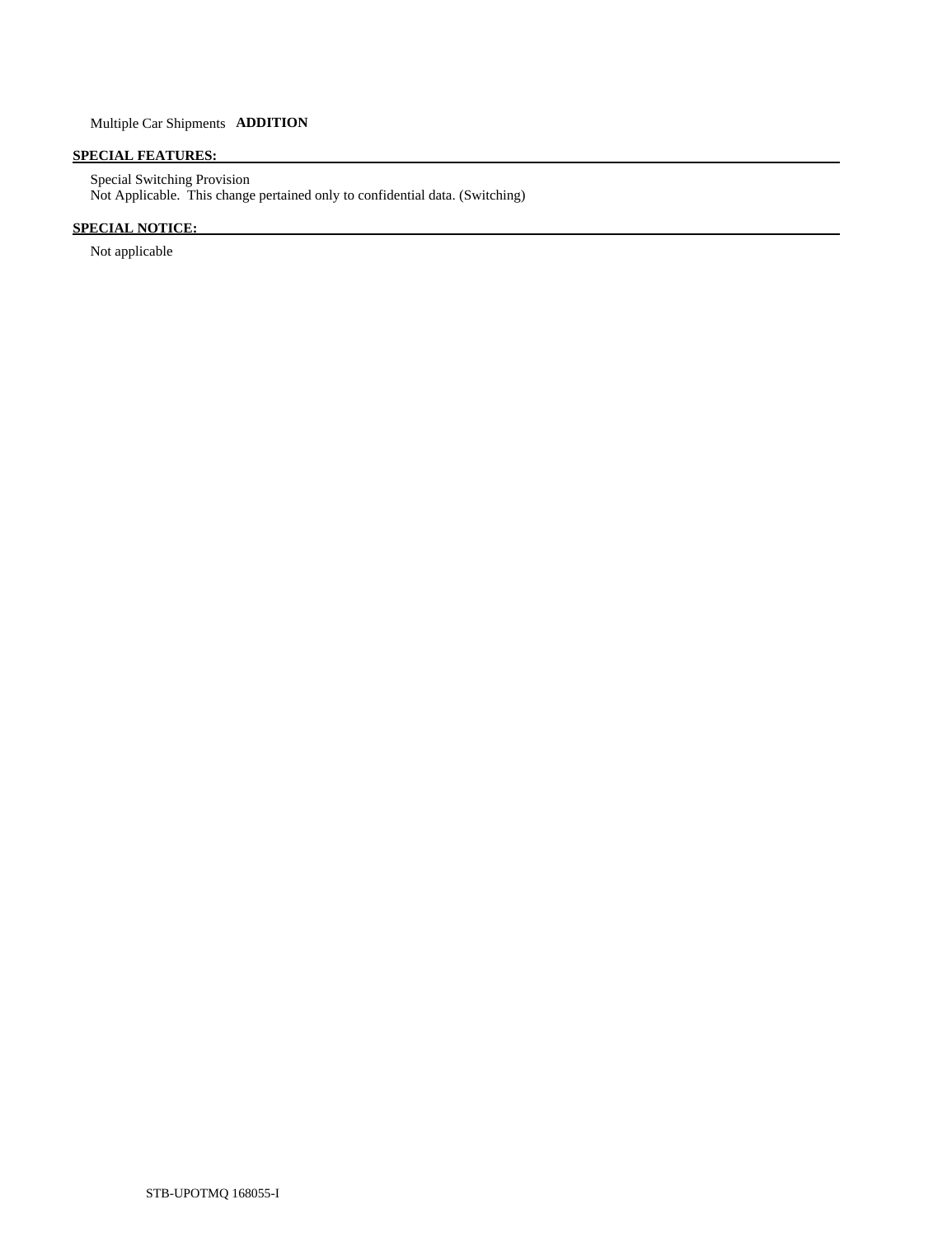

STB-UPOTMQ 168321

# **UNION PACIFIC RAILROAD COMPANY**

# **CONTRACT SUMMARY**

**Issued:**  April 22, 2022

**Effective:** January 1, 2022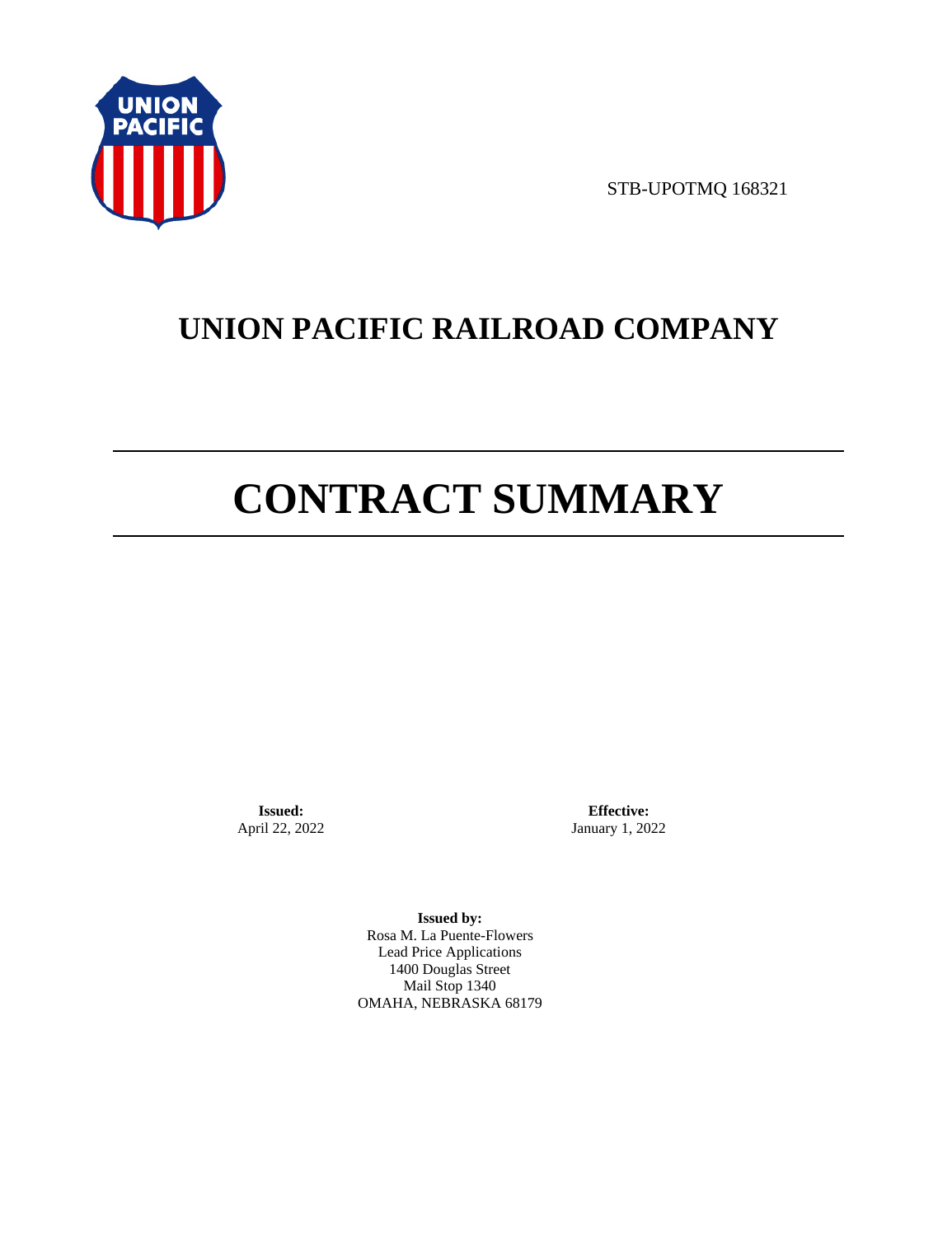UNION PACIFIC RAILROAD COMPANY 1400 Douglas St. Omaha, NE 68179

#### **COMMODITY:**

Wheat Exc.Buckwheat See 01139

#### **SHIPPER:**

SEIBERT EQUITY CO-OPERATIVE ASSOCIATION

## **ORIGIN(S):**

SEIBERT, CO

# **DESTINATION(S):**

GLEN PARK, KS

### **PORT(S):**

Not Applicable

# **DURATION:**

 Effective Date: January 1, 2022 Expiration Date: December 31, 2022

#### **RAIL CAR DATA:**

No cars dedicated to service under this Contract. Cars are provided on a common carrier basis only.

## **RATES & CHARGES:**

Subject to increases.

#### **VOLUME:**

Single Car Shipments

# **SPECIAL FEATURES:**

Special Switching Provision

# **SPECIAL NOTICE:**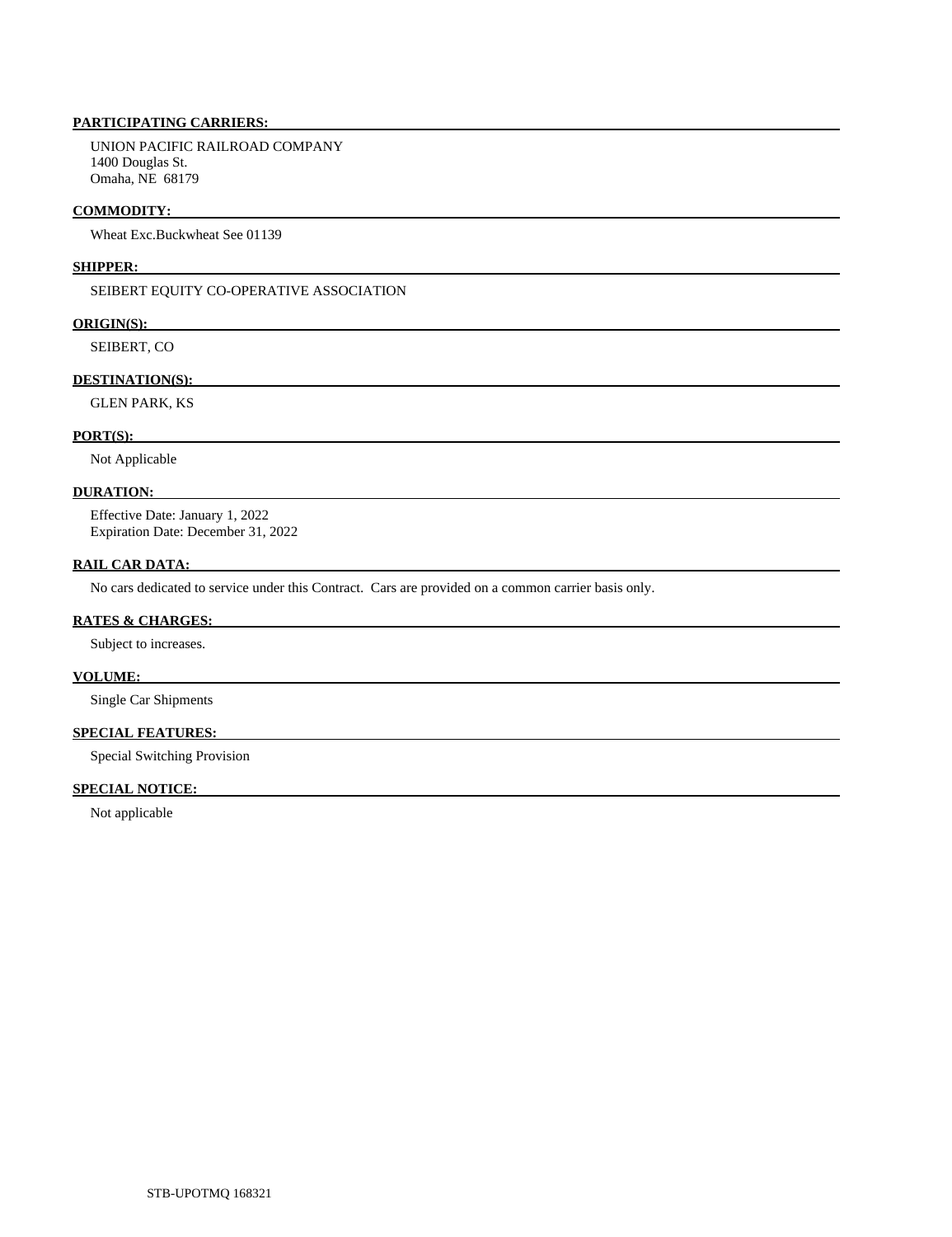

STB-UPUPCQ 101813-DK

# **UNION PACIFIC RAILROAD COMPANY**

# **AMENDED CONTRACT SUMMARY**

**Issued:**  April 22, 2022

**Effective:** June 1, 2021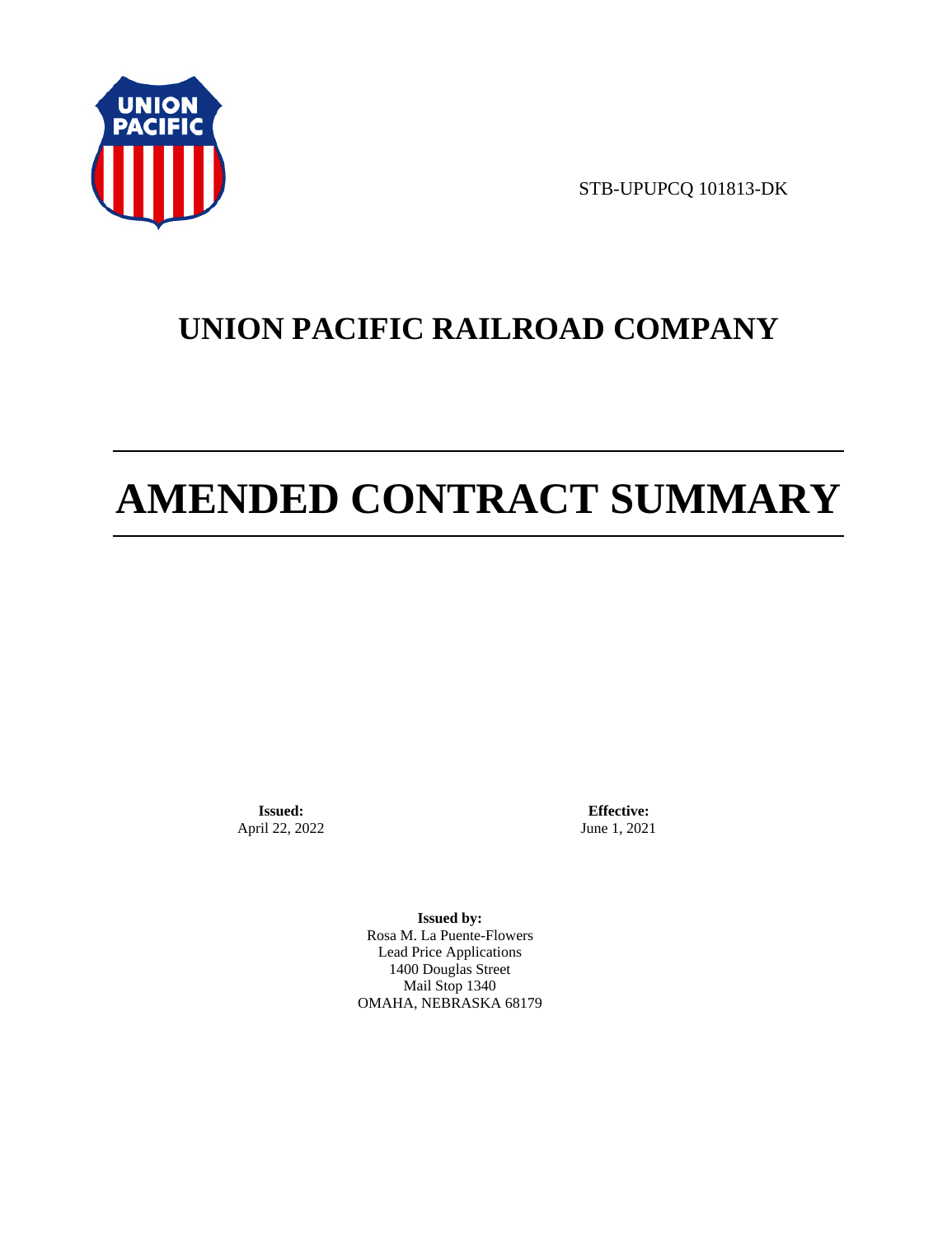UNION PACIFIC RAILROAD COMPANY 1400 Douglas St. Omaha, NE 68179

## **COMMODITY:**

 Wheat Exc.Buckwheat See 01139 Barley **ADDITION** 

#### **SHIPPER:**

THE SCOULAR COMPANY

#### **ORIGIN(S):**

 DOWNS, KS GOODLAND, KS SIDNEY, NE GRAINFIELD, KS BUFFALO PARK, KS GORHAM, KS HAYS, KS HOISINGTON, KS TOULON, KS VICTORIA, KS WALKER, KS YOCEMENTO, KS DENMARK, KS LINCOLN, KS WINONA, KS BUCKLIN, KS PRATT, KS FREMONT, NE BROWNSON, NE SALINA, KS LEVANT, KS PITTSBURG, KS ADRIAN, MO SEIBERT, CO BAZINE, KS **ADDITION**  BISON, KS ALBERT, KS **ADDITION**  AMY, KS **ADDITION**  DIGHTON, KS **ADDITION**  BEELER, KS **ADDITION**  HANSTON, KS **ADDITION**  MARIENTHAL, KS **ADDITION**  TEXHOMA, OK **ADDITION**  JEROME, ID **ADDITION**  HERSHEY, NE PINE BLUFFS, WY LINDBERGH, WY HOOKER, OK TYHEE, ID MICHAUD, ID BANCROFT, ID RIRIE, ID REXBURG, ID OGDEN, UT KANSAS CITY, MO **ADDITION**  STRATTON, CO **ADDITION**  FREDERICK, OK **ADDITION**  HOLLISTER, OK **ADDITION**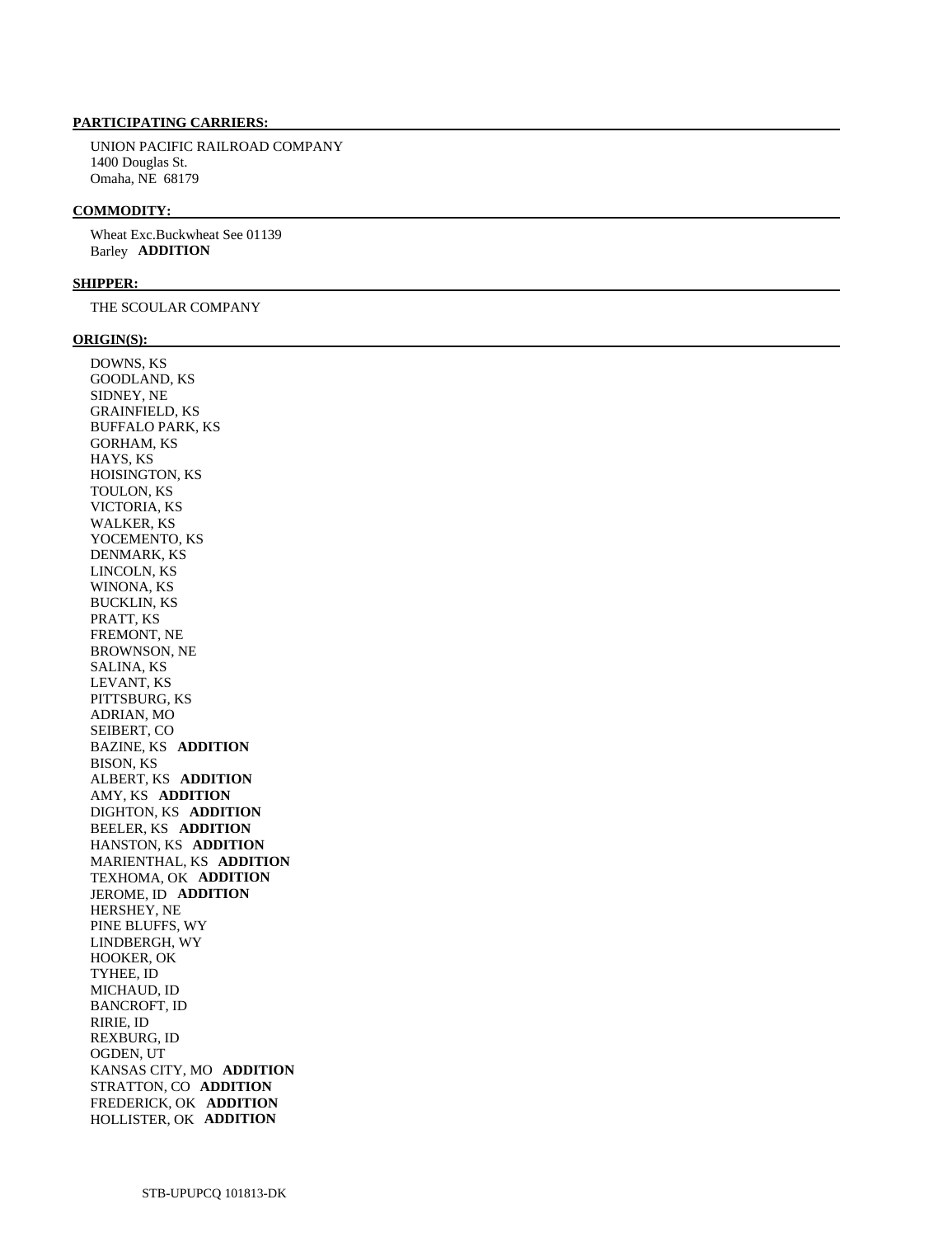# **DESTINATION(S):**

 CHICAGO, IL DENVER, CO STOCKTON, CA AVON, IA KANSAS CITY, MO ALTON, IL EAST ST LOUIS, IL MT VERNON, IL ST LOUIS, MO MEMPHIS, TN KENOSHA, WI PENDLETON, OR PORT ALLEN, LA TRAVER, CA MODESTO, CA PETALUMA, CA TOLLESON, AZ COLTON, CA LOS ANGELES, CA SAN BERNARDINO, CA FAMOSO, CA FRESNO, CA GOSHEN JCT, CA OAKLAND, CA TAGUS, CA CITY OF COMMERCE, CA PHOENIX, AZ **ADDITION**  PNW GROUP (See Exhibit Definition) EAGLE PASS, TX EL PASO, TX LAREDO, TX NOGALES, AZ CARLISLE, IA KEARNEY, CA WINONA, MN MILFORD, UT **ADDITION**  MANKATO, MN **ADDITION**  BAIN, WI **ADDITION**  DENTON, TX **ADDITION**  MINNEAPOLIS, MN **ADDITION**  WA - SEATTLE AGS (See Exhibit Definition) OR - PORTLAND AGS (See Exhibit Definition) HATCH, CA PORTLAND, OR SEATTLE, WA WILLIAMS, CA BUCKEYE, AZ VERDEMONT, CA ADRIAN, MO **ADDITION**  NEW BRAUNFELS, TX SAN ANTONIO, TX TURLOCK, CA

#### **PORT(S):**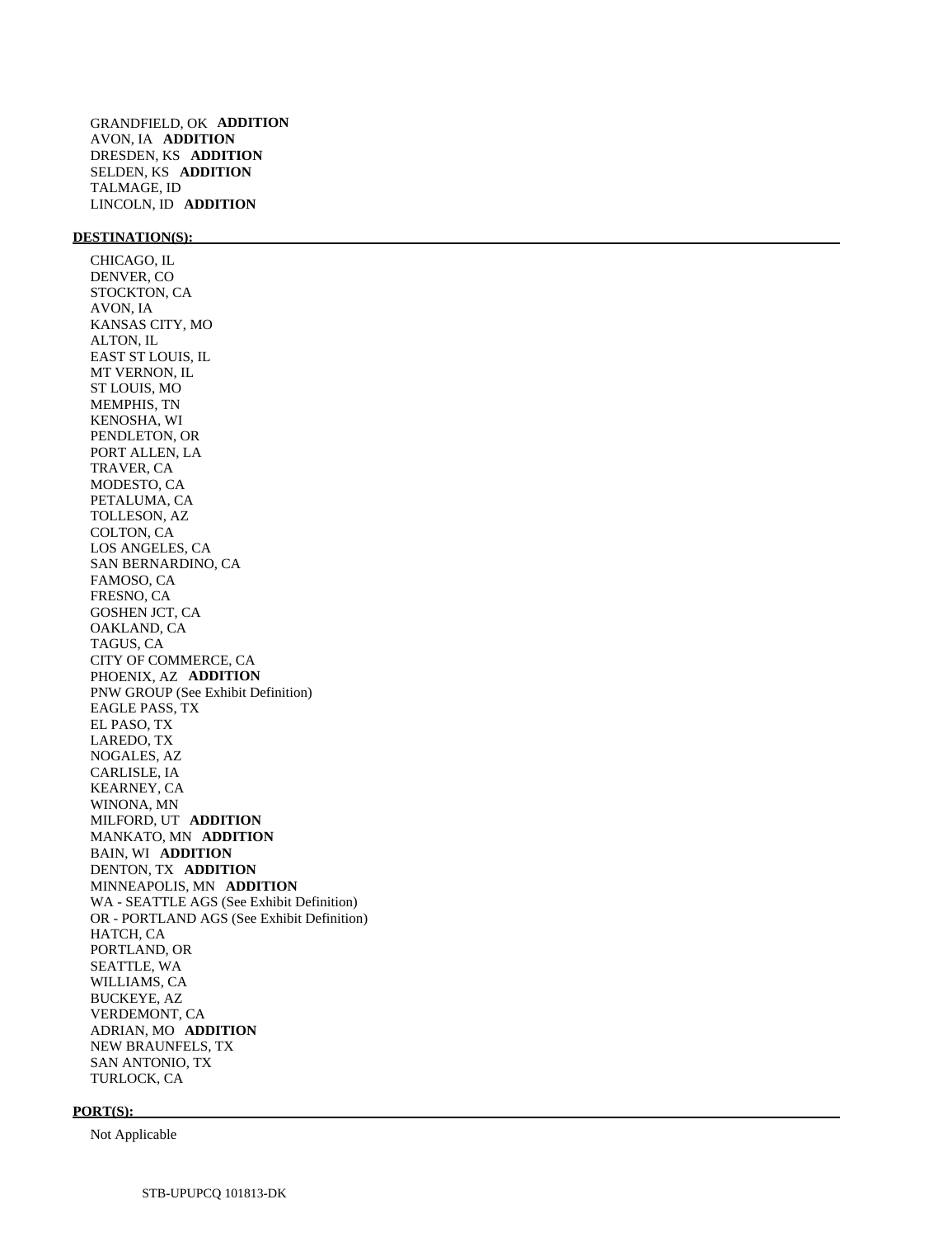#### **DURATION:**

 Effective Date: January 1, 2018 Amendment Effective Date: June 1, 2021 **ADDITION**  Expiration Date: May 31, 2022 **EXTENSION** 

## **RAIL CAR DATA:**

 Carrier Equipment not involved. **ADDITION**  No cars dedicated to service under this Contract. Cars are provided on a common carrier basis only. **DELETION** 

# **RATES & CHARGES:**

Not applicable

# **VOLUME:**

 Minimum shipment of 107 carloads. Multiple Car Shipments Single Car Shipments **DELETION** 

## **SPECIAL FEATURES:**

Special Switching Provision

# **SPECIAL NOTICE:**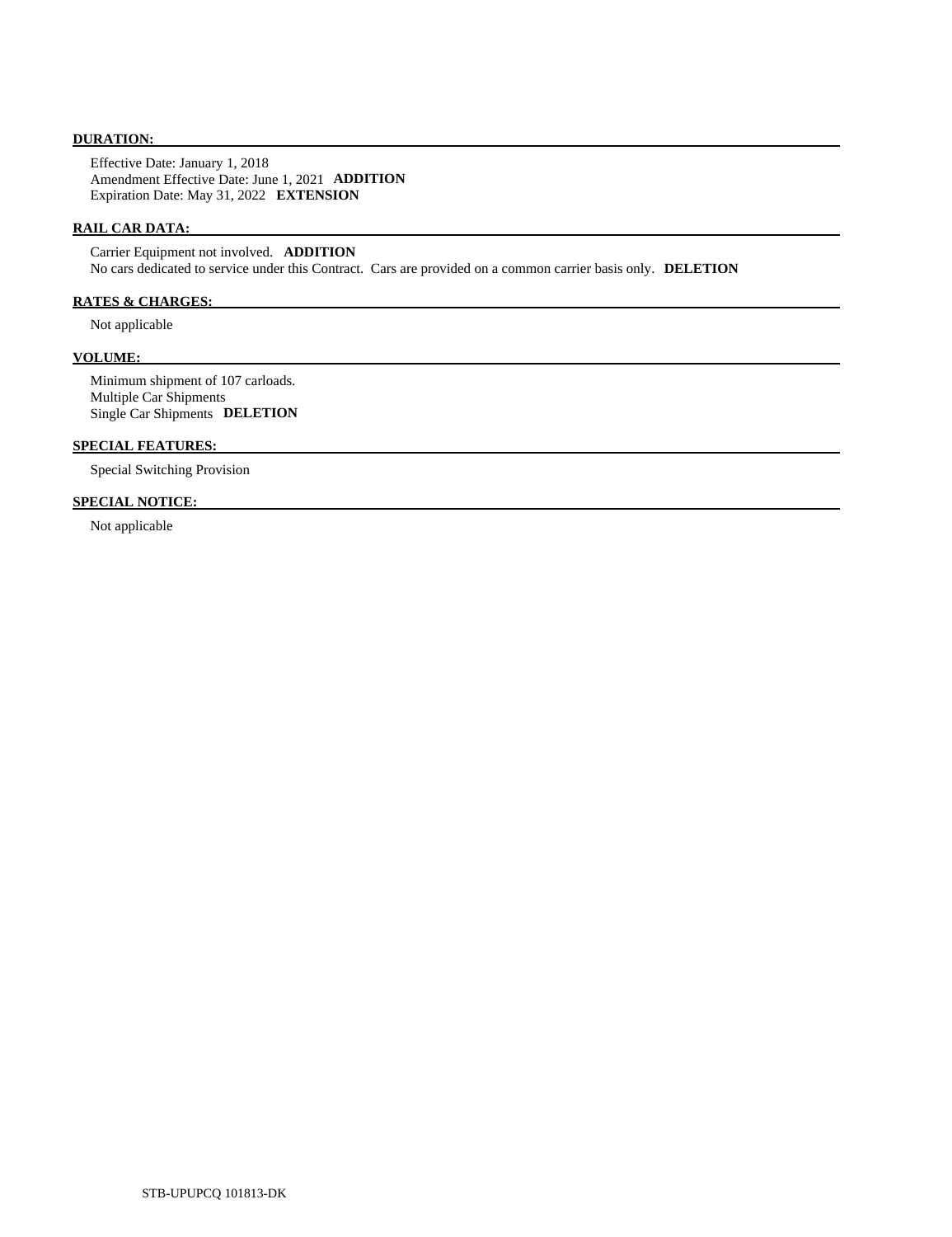PNW GROUP consist of: PORTLAND, OR RIVER GATE, OR KALAMA, WA LONGVIEW, WA WA - SEATTLE AGS consist of: ABERDEEN, WA ABERDEEN JCT, WA ALDERTON, WA ALLISON, WA ANDOVER, WA ARGO, WA AUBURN, WA BALLARD, WA BALLARD JCT, WA BANGOR, WA BAY SHORE, WA BELFAIR, WA BELLINGHAM, WA BELMORE, WA BLACK RIVER, WA BLAJCT, WA BLAKESLEE JCT, WA BREMERTON, WA BRIARWOOD, WA BUCODA, WA BURLINGTON, WA CAMP MURRAY, WA CAPITOL, WA CENPARK, WA CENTRALIA, WA CHEHALIS, WA CLAY CITY, WA CONCORA, WA DIVIDE, WA DUPONT, WA EAST OLYMPIA, WA EAST PUYALLUP, WA EATONVILLE JCT, WA EDMOND, WA EDMONDS, WA ELBE, WA ELMA, WA ESSEX, WA EVERETT, WA EVERETT, WA FERNDALE, WA FIFE, WA FREDERICKSON, WA FT LEWIS, WA GATE, WA GLOBAL GATEWAY NO, WA GRAHAM, WA GRAND MOUND, WA GREENDALE, WA HARBOR ISLAND, WA HILLSDALE, WA HOQUIAM, WA INTERBAY, WA JUNCTION CITY, WA KAPOWSIN, WA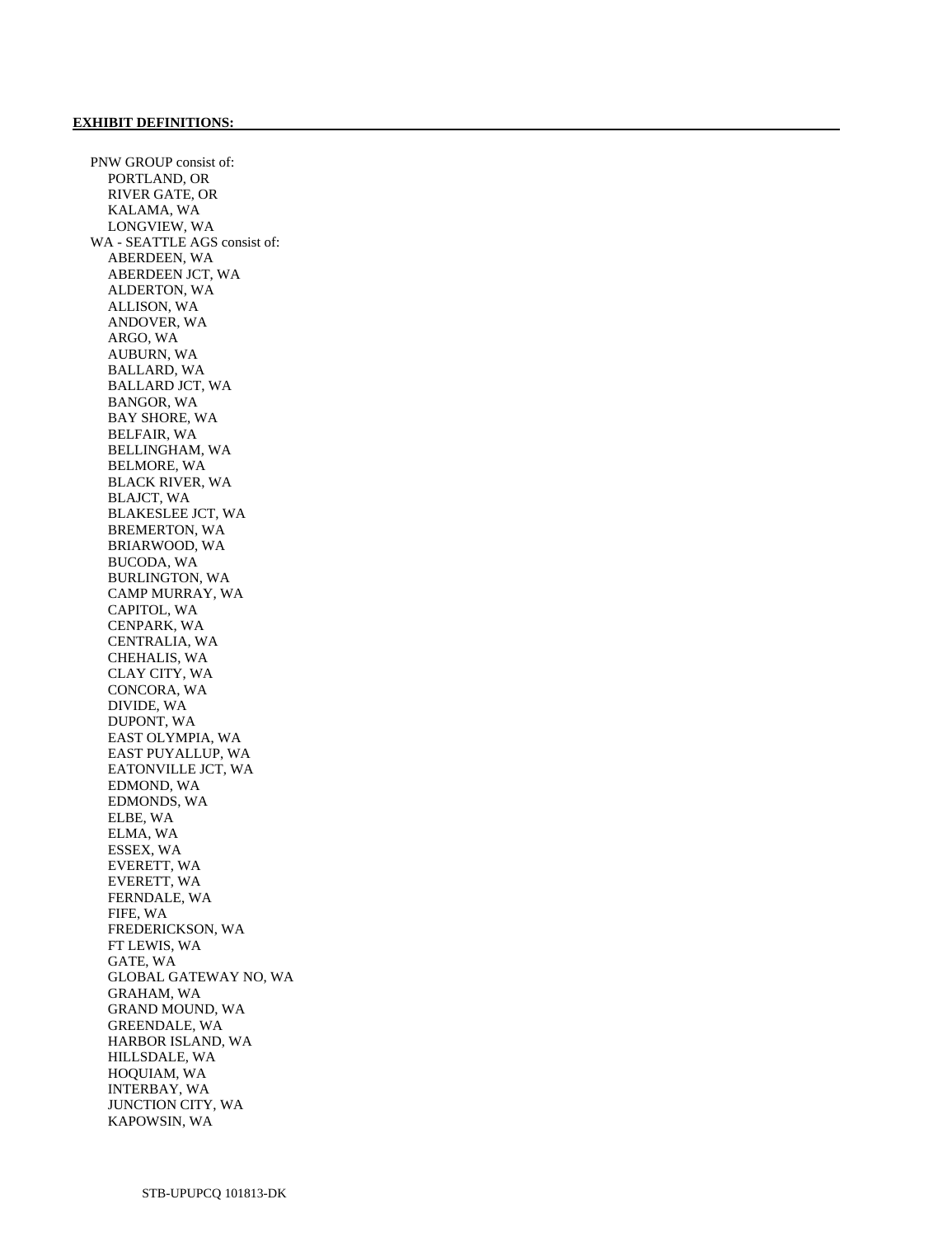KENT, WA KETRON, WA KYRO, WA LAKESIDE, WA LAKEVIEW, WA LOVELAND, WA LYNCH CREEK, WA LYNDEN, WA MALTBY, WA MARMAC, WA MAYTOWN, WA MCCLEARY, WA MCKENNA, WA MCMILLIN, WA MEEKER, WA MIDLAND, WA MINERAL, WA MONROE, WA MONTESANO, WA MORTON, WA MOUNT VERNON, WA MT VERNON, WA NAD JCT, WA NAPAVINE, WA NEW RELIANCE, WA NISQUALLY, WA NORTH PUYALLUP, WA OAKVILLE, WA OFFLAKE, WA OFFUTT LAKE, WA OHOP, WA OLYMPIA, WA PARK JCT, WA PIONEER, WA PORT TOWNSEND, WA PUYALLUP, WA RAINIER, WA RAISH, WA RESERVATION, WA ROCHESTER, WA ROY, WA SEATTLE, WA SEATTLE PIER, WA SHELTON, WA SILVERDALE, WA SKOOKUMCH, WA SKOOKUMCHUCK, WA SOUTH BELFAIR, WA SOUTH TACOMA, WA ST CLAIR, WA STEILACOOM, WA STIMSON, WA SUMNER, WA TACOMA, WA TACOMA EXP, WA TACOMA EXPORT, WA TACOMA JCT, WA TACOMA PCT, WA TAYLOR WAY, WA TENINO, WA THRIFT, WA TITLOW, WA TUKWILA, WA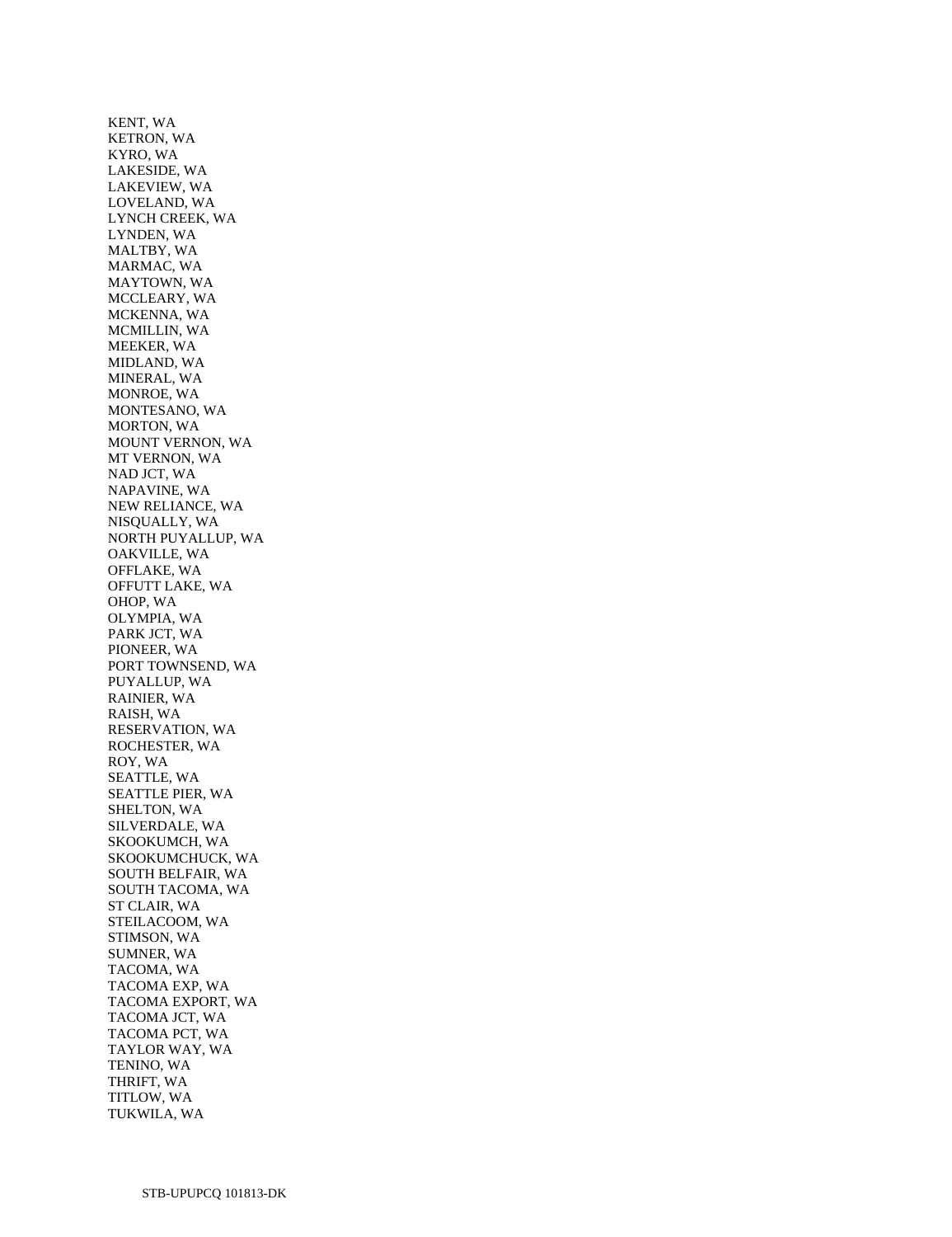TUMWATER, WA VADER, WA WABASH, WA WESCO, WA WEST BLAIR, WA WEST HILLSDALE, WA WEST TACOMA, WA WESTERN JCT, WA WHITES, WA WINLOCK, WA WJCT, WA WOODINVILLE, WA YELM, WA OR - PORTLAND AGS consist of: ALBINA, OR ASTORIA, OR AUMSVILLE, OR AURORA, OR BARNES YARD, OR BATTERSON, OR BONNEVILLE, OR BRIDAL VEIL, OR BROOKS, OR BUXTON, OR CANBY, OR CLACKAMAS, OR COALCA, OR COCHRAN, OR DODSON, OR EAST MILWAUKIE, OR EAST PORTLAND, OR FIR, OR GARBALDI, OR GARIBALDI, OR GEER, OR GERVAIS, OR HEMLOCK, OR HITO, OR HUBBARD, OR KENTON, OR LAKE YARD, OR LIBERAL, OR MILWAUKIE, OR MOHLER, OR MT ANGEL, OR NORTH PORTLAND, OR OREGON CITY, OR OSWEGO, OR PORTLAND, OR PRATUM, OR PULP, OR RENARD, OR RIVER GATE, OR ROCKWOOD, OR SHAW, OR SILVERTON, OR ST JOHNS, OR STAYTON, OR TILLAMOOK, OR TROUTDALE, OR WARRENTON, OR WEST LINN, OR WHEELER, OR